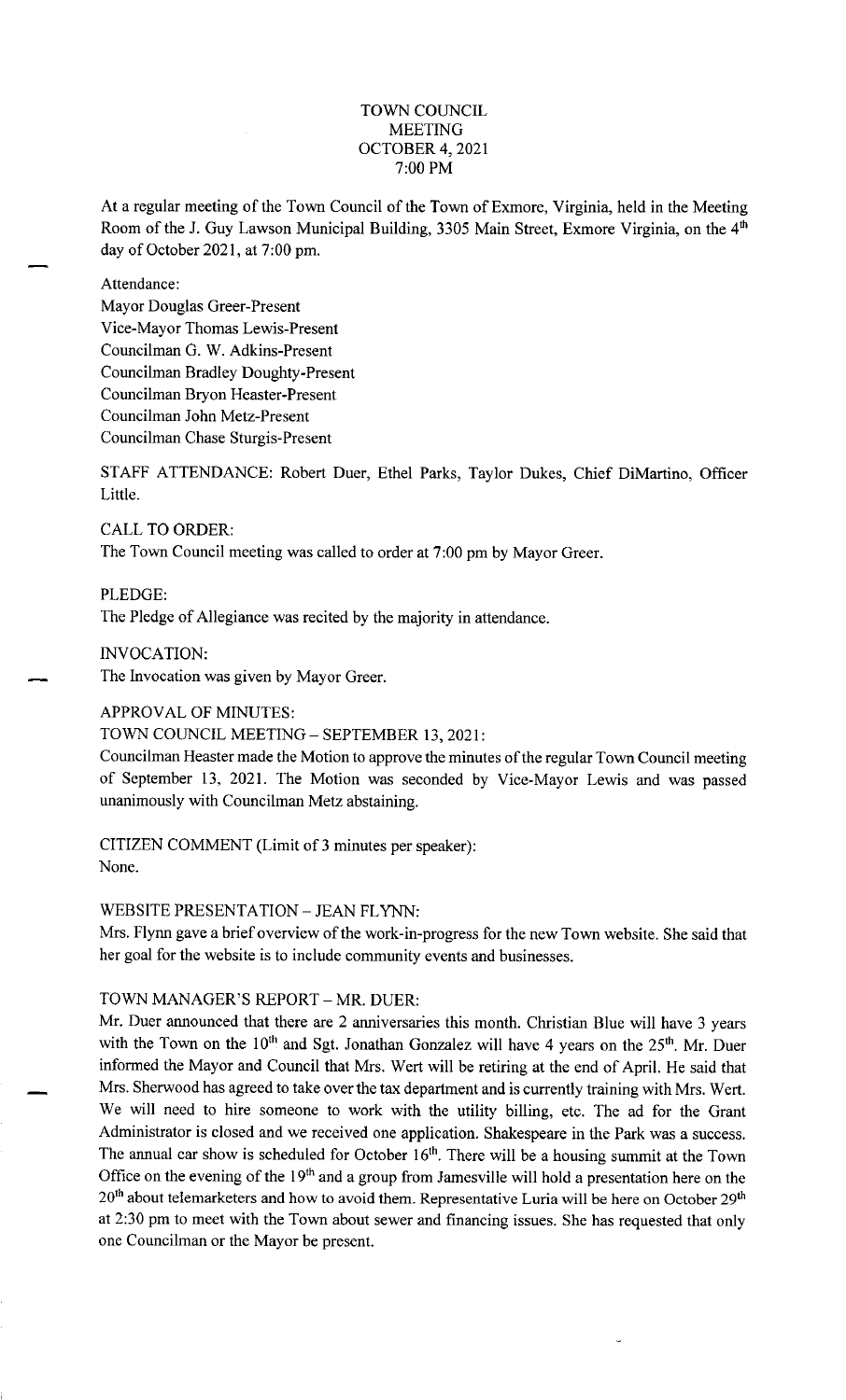Water turn-offs are scheduled for tomorrow. Mr. Duer noted that there are approximately 50 accounts to be turned off for non-payment. Mr. Duer recommended to cease renting the Park until the new sewer system is complete.

Halloween will be observed on Saturday, October  $30<sup>th</sup>$  this year with a curfew of 8:00 pm for ages 17 and under.

FINANCIAL REPORT - MR. DUER: SEPTEMBER FINANCIALS: Total income for September was \$190,255 and expenses were \$181,746 for a net income of \$9,509.

YTD FINANCIALS:

The year-to-date income is \$605,495 and expenses are \$525,977 which gives us a net income of \$79,518.

NEW BUSINESS: CONGRESSWOMAN LURIA VISIT: Previously discussed.

OLD BUSINESS: UPDATE ON SEWER PROJECT - MR. DUER AND MR. DUKES: Mr. Dukes noted that he continues to wait for an answer from the EDA regarding the grant.

UPDATE ON VDEQ LOAN - MR. DUER AND MR. DUKES: No report.

UPDATE ON OTHER LOANS - MR. DUER AND MR. DUKES: No report.

COMP PLAN UPDATE - MR. DUKES: No report.

# DHCD FORMS - MR. DUKES:

Mr. Dukes asked the Mayor and Council to give Mr. Duer the authority to sign any forms necessary for the DHCD grant. Councilman Sturgis made the Motion to authorize Mr. Duer to handle any necessary documents as they relate to the DHCD. The Motion was seconded by Councilman Adkins and was passed unanimously.

Mr. Duer said that Mr. Geiss and a few others are asking Exmore for a letter of support to save the railroad tracks below Hallwood.

### POLICE REPORT - CHIEF DIMARTINO:

Chief DiMartino reported that all the officers are doing well and staying busy. Officer Diaz has completed CIT Training, and Officer Little has completed Firearms Instructor Training. He noted that there was one reportable crash in September. He said that high speeds through town may contribute to the increase in crashes.

## PUBLIC WORKS/WATER/SEWER/ZONING REPORT - MR. DUKES:

Mr. Dukes stated that A. W. Custis has completed installing new drainage in the Park, and after the recent rains, there has been no water standing in the Park. He said that we should receive the \$15,000 from the Virginia Outdoor grant sometime this week. They also plan to add rubber curbing around the children's play are and wood mulch under the swings.

Mr. Dukes noted that fiber contractors are working in town and without having well marked water and sewer lines, they are cutting into the lines, causing leaks for our Public Works crew to repair. He said that grass cutting is slowing down and they will have more time to spend on leaks.